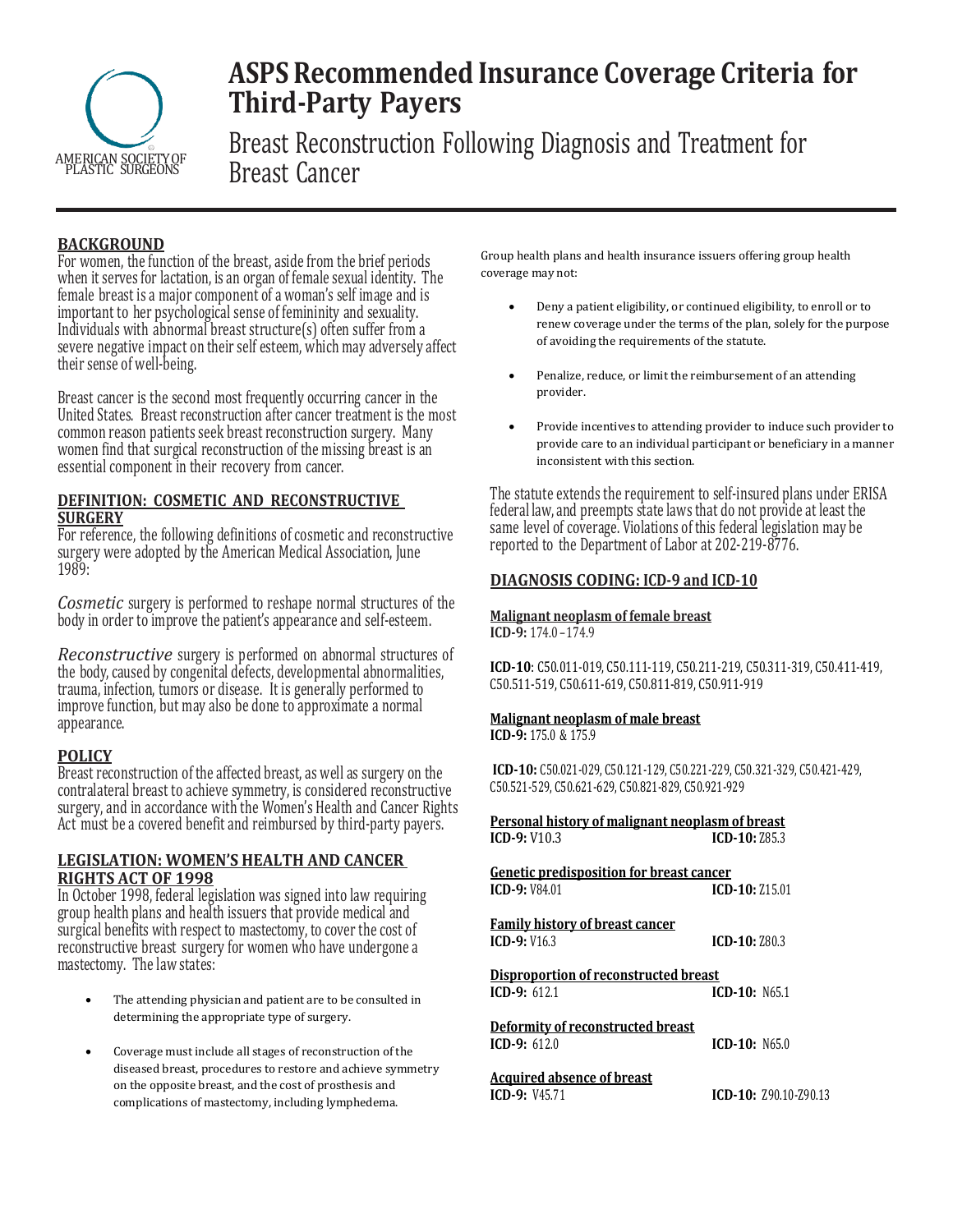| For surgery of the opposite breast:<br><b>Macromastia</b><br>ICD-9: $611.8$ | $ICD-10: N62$    |
|-----------------------------------------------------------------------------|------------------|
| <b>Breast Asymmetry</b><br>ICD-9: $611.8$                                   | $ICD-10: N65.1$  |
| <b>Ptosis</b><br>ICD-9: $611.8$                                             | $ICD-10: N64.81$ |

*See ASPS® Recommended Insurance Coverage Criteria for Prophylactic Mastectomy for diagnosis code V16.3, family history of malignant neoplasm of breast.* 

## **SURGICAL TREATMENT OF BREAST CANCER**

**Mastectomies** can be segmental/partial, complete or total (modified radical or radical with muscle resection). Mastectomies can be indicated for malignant, pre-malignant, genetic predisposition, or in some situations, for benign disease processes.

**Lumpectomy**, also referred to as a tylectomy, is the surgical excision of a cancerous lump along with a margin of normal breast tissue. Twenty to thirty percent of patients undergoing a lumpectomy will be left with breast deformities that vary greatly depending on the type of resection, radiation therapy, breast size and shape, and tumor location.

Partial mastectomy can be called a lumpectomy by some surgeons since in both scenarios only a part of the breast tissue is being removed.

Reconstruction Following the Treatment of Breast Cancer A variety of reconstruction techniques are available to accommodate a wide range of breast deformities resulting from mastectomy, lumpectomy or radiation therapy. The technique(s) selected are dependent on the nature of the defect, the patient's individual circumstances and the surgeon's judgment. When developing the surgical plan, the surgeon must correct underlying deficiencies, as well as take into consideration the goal of achieving bilateral symmetry.

Depending on the individual patient circumstances, surgery on the contralateral breast may be necessary to achieve symmetry. Surgical procedures on the opposite breast may include reduction mammaplasty, mastopexy with or without augmentation, and fat grafting.

Breast reconstruction occurs in stages regardless of the type of reconstruction**; it is not a one-time procedure**. To achieve symmetry, as described in the Women's Health and Cancer Rights Act, additional surgeries, including revisions on either breast, to improve scarring, adjust volume and contour, and nipple reconstruction and tattooing will usually be necessary.

The number of surgeries necessary to achieve a symmetrical and satisfactory result varies from patient to patient, depending on many variables. The entire reconstructive process may take a year or more.

#### **POSSIBLE CPT CODING**

| Mastopexy                                             | 19316 |
|-------------------------------------------------------|-------|
| <b>Reduction Mammaplasty</b>                          | 19318 |
| Mammaplasty, augmentation: without prosthetic implant | 19324 |

| With prosthetic implant                                                                                                                        | 19325        |  |
|------------------------------------------------------------------------------------------------------------------------------------------------|--------------|--|
| Immediate insertion of breast prosthesis following<br>mastopexy, mastectomy or in reconstruction                                               | 19340        |  |
| Delayed insertion of breast prosthesis following mastopexy,<br>mastectomy or in reconstruction                                                 | 19342        |  |
| Nipple /aerolar reconstruction                                                                                                                 | 19350        |  |
| Breast reconstruction, immediate or delayed, with tissue<br>expander, including subsequent expansion                                           | 19357        |  |
| Breast reconstruction with latissimus dorsi flap,<br>with or without prosthetic implant                                                        | 19361        |  |
| Breast reconstruction with free flap                                                                                                           | 19364        |  |
| Breast reconstruction with other technique                                                                                                     | 19366        |  |
| <b>Breast reconstruction with transverse rectus</b><br>abdominis myocutaneous flap (TRAM), single pedicle,<br>including closure of donor site; | 19367        |  |
| With microvascular anastomosis (supercharging)                                                                                                 | 19368        |  |
| <b>Breast reconstruction with transverse rectus</b><br>abdominis myocutaneous flap (TRAM), double pedicle,                                     |              |  |
| including closure of donor site                                                                                                                | 19369        |  |
| Open periprosthetic capsulotomy, breast                                                                                                        | 19370        |  |
| Periprosthetic capsulectomy, breast                                                                                                            | 19371        |  |
| <b>Revision of reconstructed breast</b>                                                                                                        | 19380        |  |
| Preparation of moulage for custom breast implant                                                                                               | 19396        |  |
| Unlisted procedure, breast                                                                                                                     | 19499        |  |
| Grafting of autologous fat harvested by liposuction technique to trunk,                                                                        | 15771        |  |
| breasts, scalp, arms, and or legs; 50 cc or less injectate                                                                                     |              |  |
| Each additional 50 cc injectate, or part thereof                                                                                               | 15772        |  |
| (List separately in addition to code for primary procedure)                                                                                    |              |  |
| <b>Nipple Tattooing</b><br>11920, 11921, 11922                                                                                                 |              |  |
| Removal of tissue expander/place implant                                                                                                       | 11970        |  |
| Oncoplastic transfer of breast tissue                                                                                                          | 14000, 14001 |  |

#### **REFERENCES**

- http//seers.cancer.gov.Accessed3/16/04.
- [www.plasticsurgery.org.](http://www.plasticsurgery.org/) Procedural Statistics. Accessed 3/16/04.
- [www.cancer.org.](http://www.cancer.org/) Accessed 3/16/04.
- Feuer, EJ. Reports: The lifetime risk of developing breast cancer. http//seers.cancer.gov. Accessed 3/16/04.
- Greene,MH.Geneticsofbreastcancer. *Mayo ClinicProc.*72:54-65,1997.
- Chang,DW.,Kroll,SS.,Dackiw,A.,etal.Reconstructivemanagementofthecontralateral breast inpatientswhopreviouslyunderwentunilateralbreastreconstruction.*Plast. Reconstr. Surg.* 108: 352, 2001.
- 7. Kunkel, EJ.andChen, EI.Psychiatricaspectsofwomenwithbreastcancer. Psychiatr. *Clin. North Am.* 26: 713, 2003.
- [www.dol.gov/ebsa.A](http://www.dol.gov/ebsa)ccessed3/16/04.